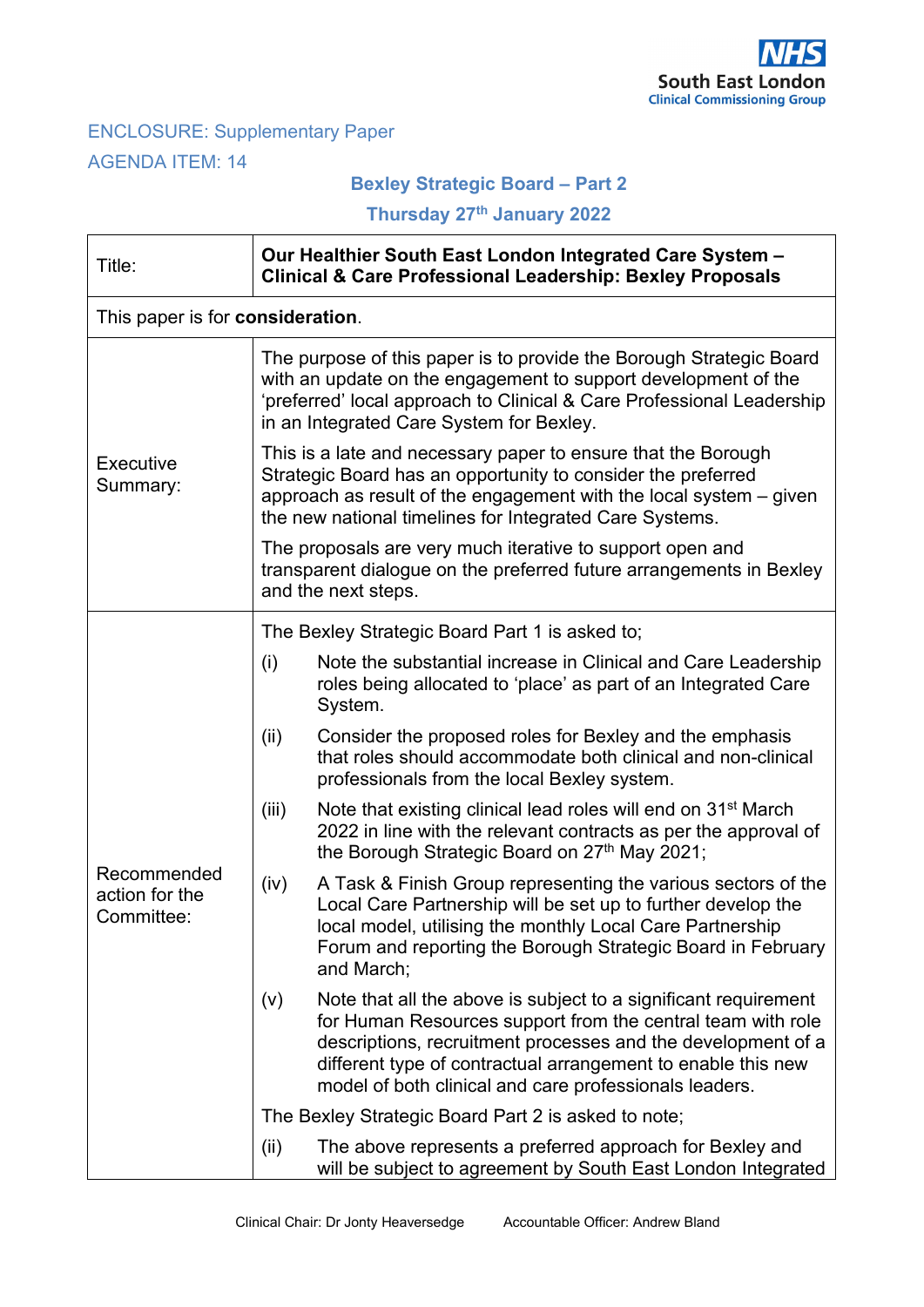

|                                                                                                                                          | Care System, primary legislation and any subsequent NHS<br>England guidance.                                                                                                                                                                                                                                                                                                                                                                                                                                                                                                      |                                       |  |  |
|------------------------------------------------------------------------------------------------------------------------------------------|-----------------------------------------------------------------------------------------------------------------------------------------------------------------------------------------------------------------------------------------------------------------------------------------------------------------------------------------------------------------------------------------------------------------------------------------------------------------------------------------------------------------------------------------------------------------------------------|---------------------------------------|--|--|
| Potential<br>Conflicts of<br>Interest:                                                                                                   | The engagement approach adopted by Bexley has ensured that<br>there has been a cross section of local system professionals both<br>clinical and non-clinical included in the development of these<br>proposals. The Borough Strategic Board are not required to make<br>any final decisions at this juncture and therefore any perceived<br>conflicts of interests by attending GPs or GPs as Board members<br>are mitigated. In addition, it is planned that recruitment and<br>subsequent appointment to these future roles will be through an<br>open and transparent process. |                                       |  |  |
|                                                                                                                                          |                                                                                                                                                                                                                                                                                                                                                                                                                                                                                                                                                                                   |                                       |  |  |
| Impacts of this<br>proposal:                                                                                                             | Key risks &<br>None arising as a direct result of this paper.<br>mitigations                                                                                                                                                                                                                                                                                                                                                                                                                                                                                                      |                                       |  |  |
|                                                                                                                                          | <b>Equality impact</b>                                                                                                                                                                                                                                                                                                                                                                                                                                                                                                                                                            | Not as a direct result of this paper. |  |  |
|                                                                                                                                          | <b>Financial impact</b>                                                                                                                                                                                                                                                                                                                                                                                                                                                                                                                                                           | Not as a direct result of this paper. |  |  |
|                                                                                                                                          |                                                                                                                                                                                                                                                                                                                                                                                                                                                                                                                                                                                   |                                       |  |  |
| Which corporate<br>objective does<br>this item link<br>with? (please<br>mark the relevant<br>line with an x in<br>the right hand<br>(box | 1: To ensure we commission services which meet the health<br>and wellbeing needs of the population and reduce health<br>inequalities                                                                                                                                                                                                                                                                                                                                                                                                                                              |                                       |  |  |
|                                                                                                                                          | 2: To work in partnership to maintain and improve the quality of<br>our commissioned services, and ensure all safeguarding<br>protections are in place                                                                                                                                                                                                                                                                                                                                                                                                                            |                                       |  |  |
|                                                                                                                                          | 3: To enhance collaborative working with other health and care<br>organisations to develop and deliver an effective ICS - able to<br>X<br>deliver national, ICS and local objectives - with our population<br>at the centre                                                                                                                                                                                                                                                                                                                                                       |                                       |  |  |
|                                                                                                                                          | 4: Strengthen our partnership working and develop a culture<br>which embraces lessons learned and surfaces and embeds<br>X<br>best practice                                                                                                                                                                                                                                                                                                                                                                                                                                       |                                       |  |  |
|                                                                                                                                          | 5: To secure the active participation and visibility of patients<br>and local people, including from diverse and seldom heard<br>X<br>groups, in the planning and design of local services                                                                                                                                                                                                                                                                                                                                                                                        |                                       |  |  |
|                                                                                                                                          | 6: To ensure that clinical leadership is embedded in our ways<br>of working and our change programmes including the<br>X<br>involvement of member practices and system partners                                                                                                                                                                                                                                                                                                                                                                                                   |                                       |  |  |
|                                                                                                                                          | 7: Develop an organisation and workforce capable of delivering<br>the CCG's objectives and ensure members of the organisation<br>feel valued and enjoy coming to work.                                                                                                                                                                                                                                                                                                                                                                                                            |                                       |  |  |
|                                                                                                                                          | 8: Ensure that the CCG meets its commitments with regards<br>financial and performance improvement, maintains effective<br>governance within the organisation and across partnerships,<br>and optimises progress against the delivery of NHS<br>constitutional standards                                                                                                                                                                                                                                                                                                          |                                       |  |  |
|                                                                                                                                          |                                                                                                                                                                                                                                                                                                                                                                                                                                                                                                                                                                                   |                                       |  |  |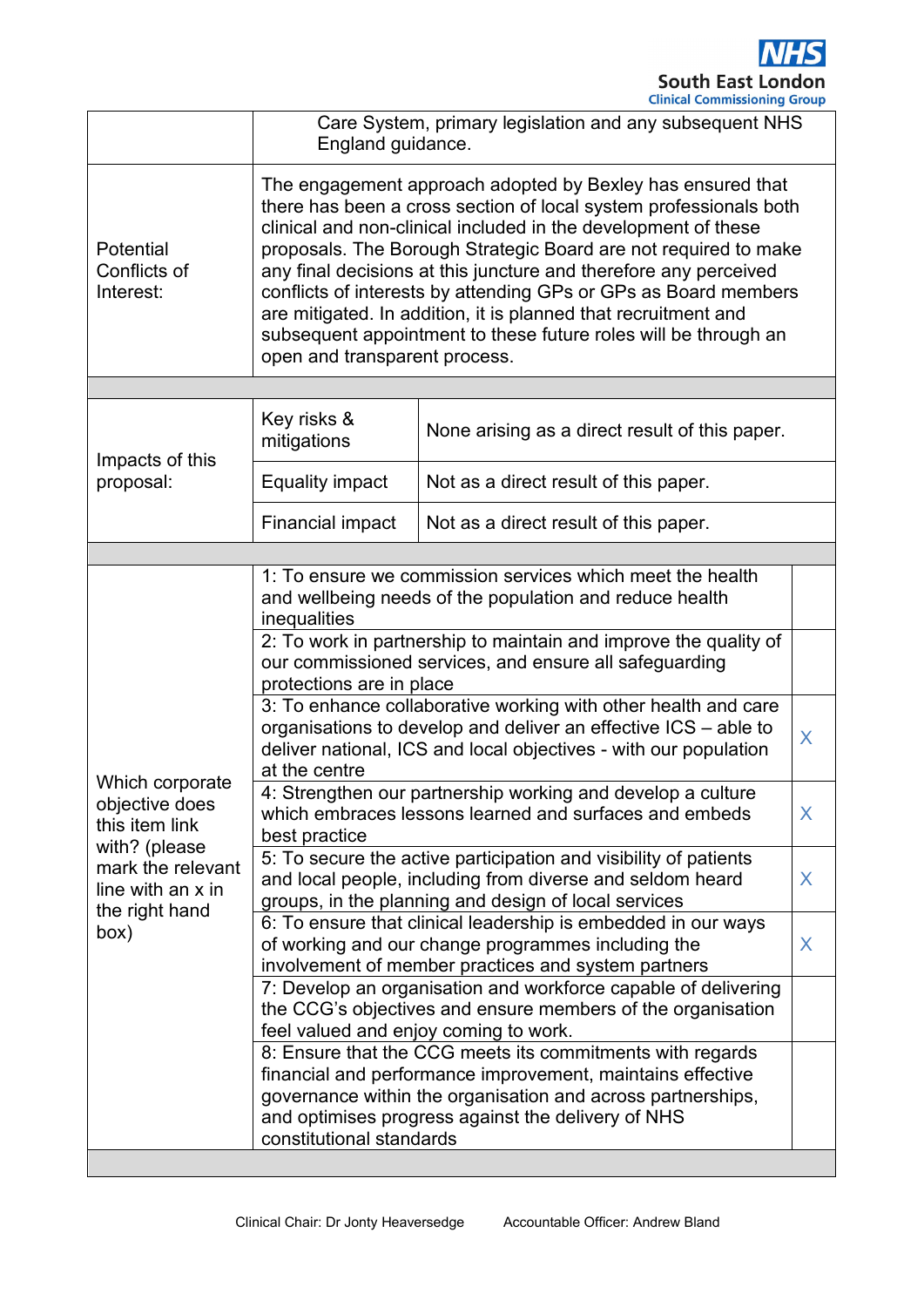

| Wider support for<br>this proposal: | <b>Public</b><br>Engagement                                                                                    | Not required for the purposes of this paper.                              |  |
|-------------------------------------|----------------------------------------------------------------------------------------------------------------|---------------------------------------------------------------------------|--|
|                                     | <b>Other Committee</b><br>Discussion/<br>Internal<br>Engagement                                                | Bexley Local Care Partnership & Stakeholders<br>as set out in the report. |  |
| Author/s:                           | Sarah Birch, Head of Primary Care Development, NHS South East<br><b>London Clinical Commissioning Group</b>    |                                                                           |  |
| Clinical lead:                      | Not required for the purpose of this paper.                                                                    |                                                                           |  |
| Executive<br>sponsor:               | Diana Braithwaite, Borough Director - Operations, NHS South East<br><b>London Clinical Commissioning Group</b> |                                                                           |  |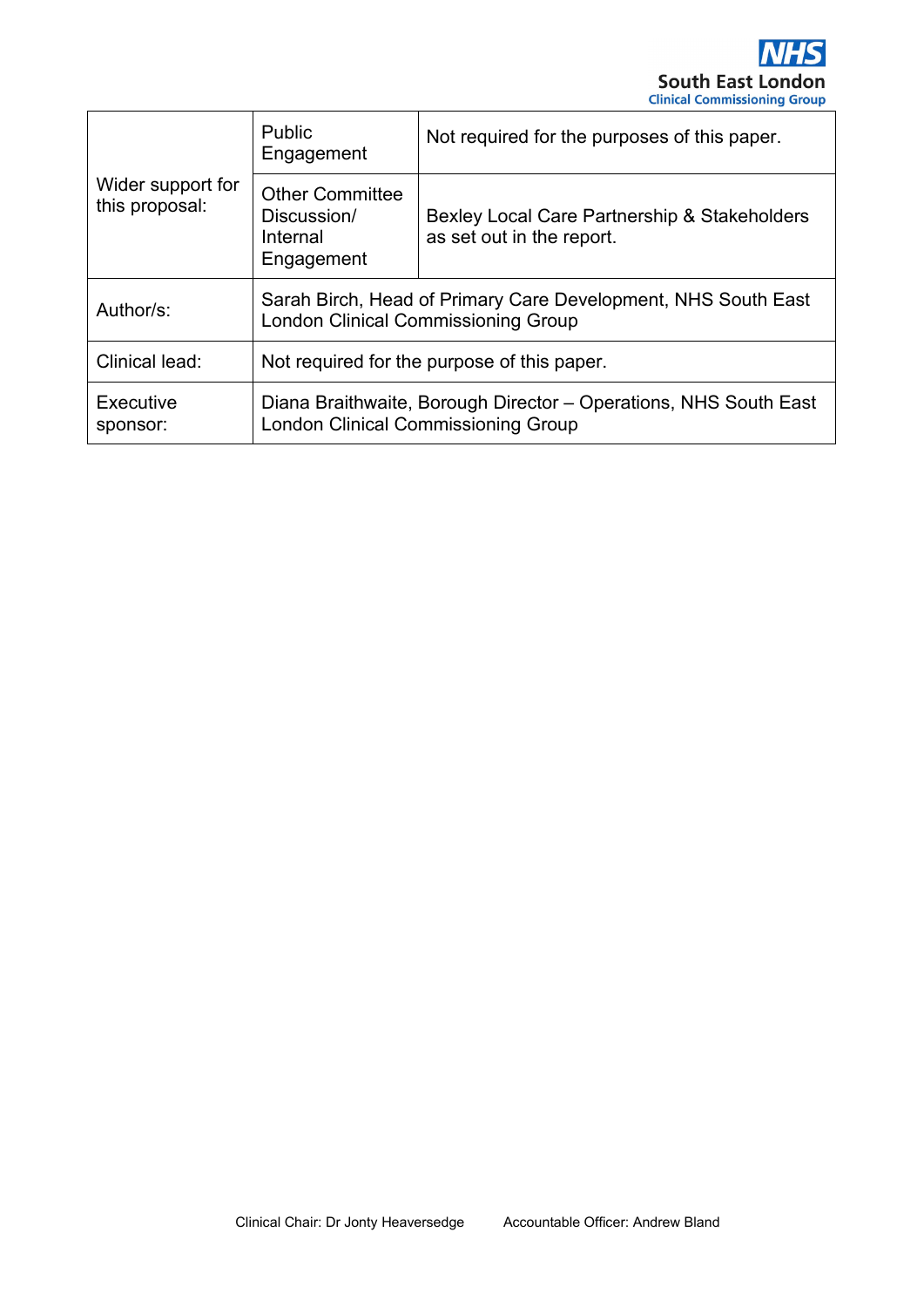

#### Clinical & Care Professional Leadership – Bexley Proposal

- 1. Background
- 1.1Over the years, Bexley has contracted local GPs to take on clinical leadership positions to drive forward transformation and service change.
- 1.2 On 27<sup>th</sup> May 2021 the Borough Based Board was provided with an update and recommendations for the existing clinical leadership roles.

*To extend interim arrangements for a further 9 months until 31st March 2022 – as there might be more clarity at this time about the form and governance of the Our Healthier South East London Integrated Care System proposals and therefore our local programme can be better aligned.* 

*With the following caveats:* 

- *Clinical Lead roles will not exceed the SEL allocated and budgeted 11 sessions;*
- *There would be no retrospective payments for non-contracted clinical roles for phase 1 (e.g., Q1 1st April 2021 – 30th June 2021);*
- *Work plans, performance monitoring, clinical area and borough level reporting requirements (e.g., Primary Care Working Group, Borough Based Board, Borough Divisional Meeting and Local Care Partnership) will be developed with commissioning and clinical leads. This will be stipulated in employment contracts.*
- *Clinical Leads will be flexible and provide support to work streams where there is no allocated lead or there is downtime in their work plan/s.*
- *Employment contracts for the revised roles will take effect from 1st July 2021 to 31st March 2022 – subject to the Borough Based Board endorsement on 27.05.2021.*
- 1.3 The Borough Based Board at its meeting held in public on  $27<sup>th</sup>$  May 2021 approved the recommendations.
- 1.4Integrated Care Systems were due to commence on 1st April 2022, with Clinical Commissioning Groups due to cease to exist on 31st March 2022.
- 1.5In December 2021, there was a national announcement that there would be a short delay in the consideration of the legislation that will establish NHS Integrated Care Boards (ICBs) in England. This will see their creation and the disestablishment of Clinical Commissioning Groups move from the planned date of 1st April 2022 to the 1st July 2022.
- 1.6Our Healthier South East London commenced development of governance and organisational structures and processes in readiness for the transition to an Integrated Care System. Bexley's overarching preferred operating governance model was endorsed by the Borough Strategic Board on 25<sup>th</sup> November 2021.
- 1.7It was acknowledged that an Integrated Care System would require a different model of clinical and care leadership that is reflective of an Integrated Care System and 'place'.
- 1.8A proposal on clinical and care professional leadership capacity to support the future Our Healthier South East London (OHSEL) Integrated Care System (ICS) has been developed after extensive engagement over the last 10 months, which is led by Dr Jonty Heversedge, Chair, NHS South East London Clinical Commissioning Group (NHS SEL CCG).
- 1.9This programme identified the following issues with the current clinical leadership model of the CCG.
	- Leadership capacity underdeveloped and inconsistent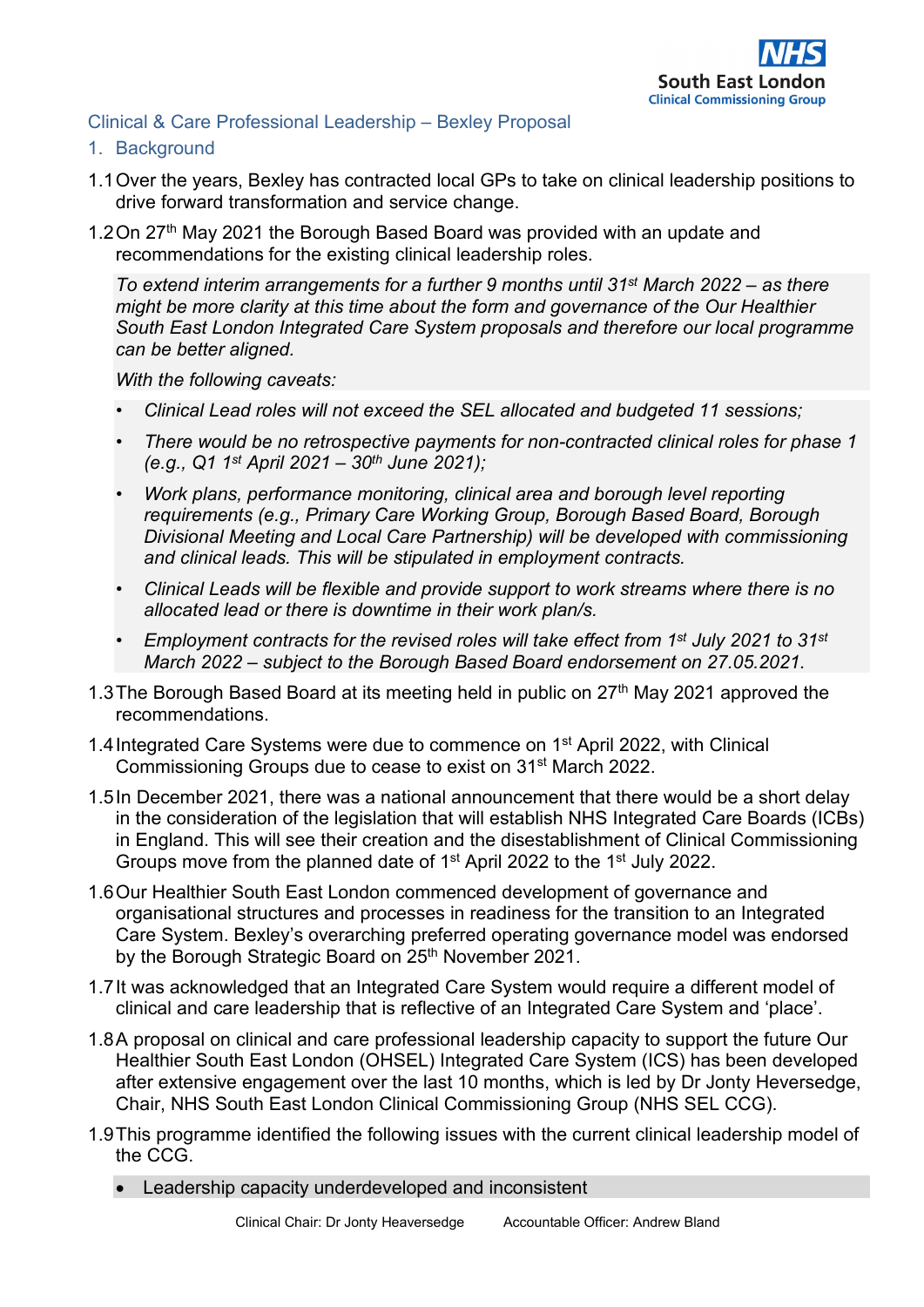

- Clinical leadership not system focused
- Lack of diversity professionally and diversity
- Roles being heavily focused on governance, oversight, advice rather than delivery of change
- Accountability poorly defined
- Absence of leadership support
- 1.10 The proposal attempts to use our transition to an Integrated Care System as an opportunity to:
	- embed a more comprehensive model of clinical and care professional leadership across the system in a decentralised but coherent way, which ensures we have the clinical and care capacity and capability we need to effectively contribute to systems leadership.
	- improve the experience and outcomes for people living in SEL, enables us to achieve our ambitions as an Integrated Care System, and endures beyond any future NHS reorganisation.
- 1.11 The purpose of this paper is to provide an update the Borough Strategic Board on the 'preferred' approach for Bexley to forward clinical and care leadership in 2022/23 as we transition to an Integrated Care System.

## 2. Current Local GP Clinical Leadership

- 2.1 Under the NHS South East London Clinical Commissioning Group merger each borough was allocated a budget of 11 clinical sessions per week to be spent on clinical leads, which is paid at a standard rate of £164k FTE or £16.4k for a 1 session role per annum.
- 2.2 The clinical leads hold fixed term contracts for services that come to an end on  $31<sup>st</sup>$ March 2022.
- 2.3 This paper sets out the Bexley preferences for the development and mobilisation of Clinical & Care Leadership Model Bexley in preparation for transition to clinical and care professional leadership that is reflective of an Integrated Care System.
- 2.4 It is acknowledged that during this transition period some existing clinical leadership roles will need to continue, specifically the Urgent Care Clinical lead, which is supporting the Co-production of the Review of Urgent Care and the Safeguarding GP – both are critical roles and are required to ensure continued clinical leadership and the statutory requirements for safeguarding. All roles will end once the CCG is deestablished and where appropriate transferred to the new organisation.
- 2.5 However, it is recognised that during the transition period interim short-term clinical input/support might be required and this will be reviewed on a programme basis.
- 2.6 There has been a delay to the closure of Clinical Commissioning Groups and the establishment of Integrated Care Boards (ICB). Therefore, the CCG will require a continuation of the Governing Body during this period (April to June), but in a limited way. This is appropriate to ensure we fulfil our statutory responsibilities whilst also focusing on establishing our ICS governance and processes.
- 2.7 It has therefore been proposed to reduce the size of the NHS SEL CCG Governing Body to one GP member per borough which ensures quoracy and maintains the valuable clinical insight these roles bring. This is currently being worked through with the two Bexley GP Governing Body leads with a decision to be made no later than 4<sup>th</sup> February 2022.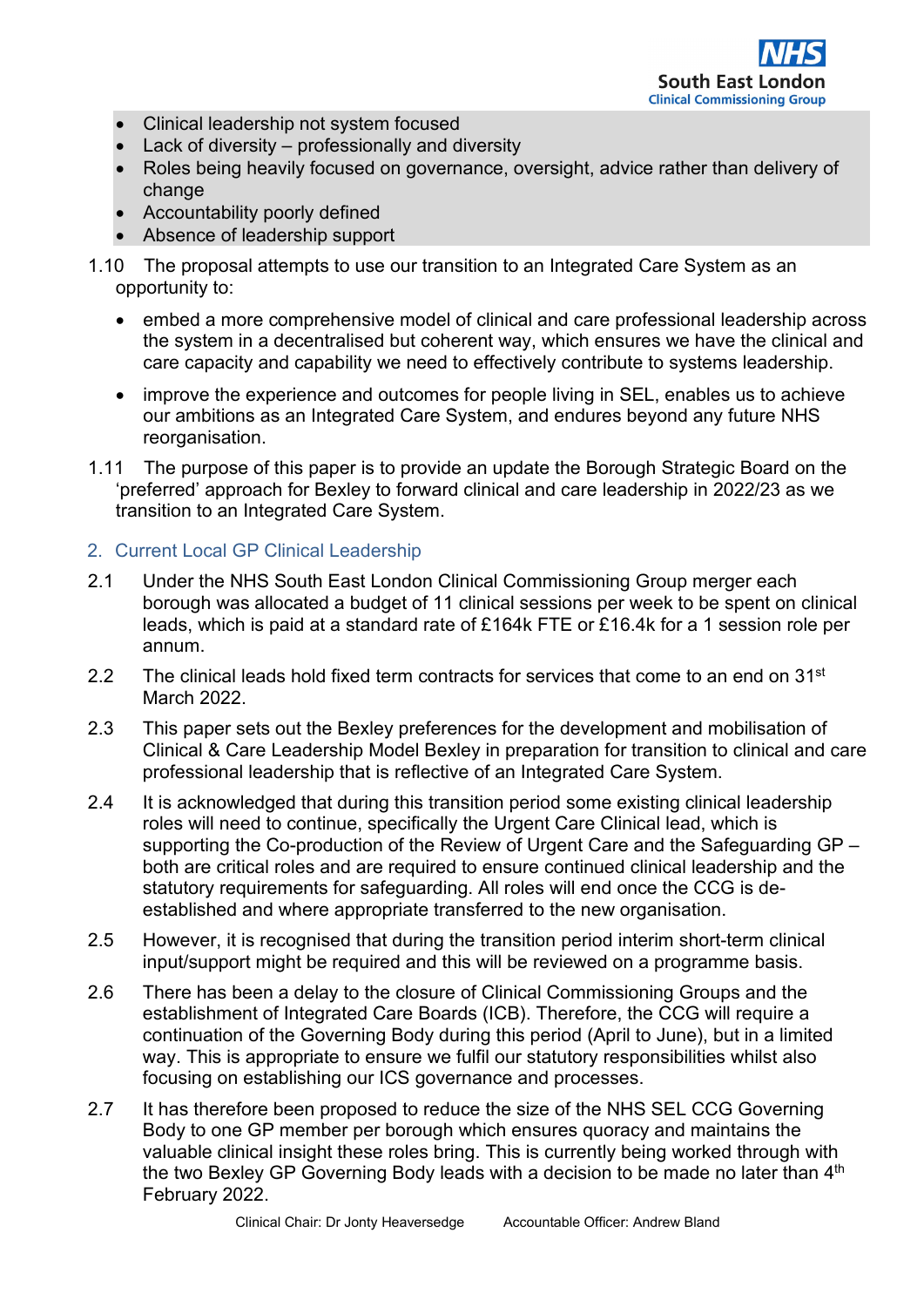

- 3. South East London Clinical and Care Professional Leadership Proposal
- 3.1OHSEL has developed a comprehensive proposal through significant engagement over the last 10 months.

.<br>Our Healthier<br>South East London Our resulting recommendation has been shaped by a number of principles Clinical and professional leadership should be distributed throughout different levels of our system of systems to maximise support and .<br>Affectiveness The aim will be to reduce variation of capacity currently seen, not to standardise, but to the extent there is sufficient distributed leadership throughout our system Roles are agnostic of profession (noting some professional experience may be particularly relevant to certain roles) and further diversity is expected There will be flexibility in the leadership capacity, and programmes and places will have autonomy to ensure it is the most appropriate fit, and recruitment will be led by the relevant groups (ICB, Places, Programmes etc) ✔ Recruitment will be supported by HR and undertaken equitably and transparently  $\checkmark$  The agreed roles will **work in an embedded way** with the relevant groups/ locations, focused on delivering improvement and transformation  $\checkmark$  Investment is required to ensure the individuals have protected time to deliver their agreed priorities ✔ Current clinical investment will be re-allocated to these roles, and 'topped up' if necessary Additional development support should be provided through the SEL System Leadership Collaborative (see Appendix E) - enabling people from a range of professional backgrounds to step into system leadership roles Alongside appropriate support (see above principles), there should be accountability for the appointed individuals in achieving the agreed objectives into those SEL programmes, places and provider collaboratives they are part of N.B. Current proposals do not yet fully capture required (statutory) or proposed clinical and care professional leadership for quality and safety functions which are being<br>engaged on by the CCG Chief Nurse

- 3.2As part of the future leadership model there are a significant number of roles at a Borough or 'place' level. The budget is proposed to be significantly increased from £217k that currently funds 11 sessions of GP time to a budget of £417k that will release a range of clinical and care professionals to have local system wide roles.
- 3.3Table 1 below sets out the roles that Our Health South East London has suggested for future roles for Boroughs but with the opportunity for Boroughs to shape it.

Table 1: OHSEL Recommended 'Place' Roles

| <b>Roles</b>                                    | <b>Type</b>     |
|-------------------------------------------------|-----------------|
| <b>LCP Clinical/Care Professional Lead</b>      | Clinical / Care |
| Cancer (including living with and beyond)       | Clinical        |
| Quality and Safety (*TBC)                       | Clinical        |
| <b>LTC including Diabetes and Obesity</b>       | Clinical        |
| <b>Planned Care</b>                             | <b>Clinical</b> |
| Urgent Care                                     | <b>Clinical</b> |
| Children & Young People                         | Clinical/ Care  |
| <b>Mental Health</b>                            | Clinical/ Care  |
| <b>Medicines Optimisation</b>                   | <b>Clinical</b> |
| Estates/Infrastructure                          | Clinical/ Care  |
| Maternity                                       | Clinical/ Care  |
| Primary and Community Care including care homes | <b>Clinical</b> |
| LD and Autism                                   | Clinical/ Care  |
| Personalisation including Social Prescribing    | Clinical/ Care  |
| Diagnostics                                     | Clinical        |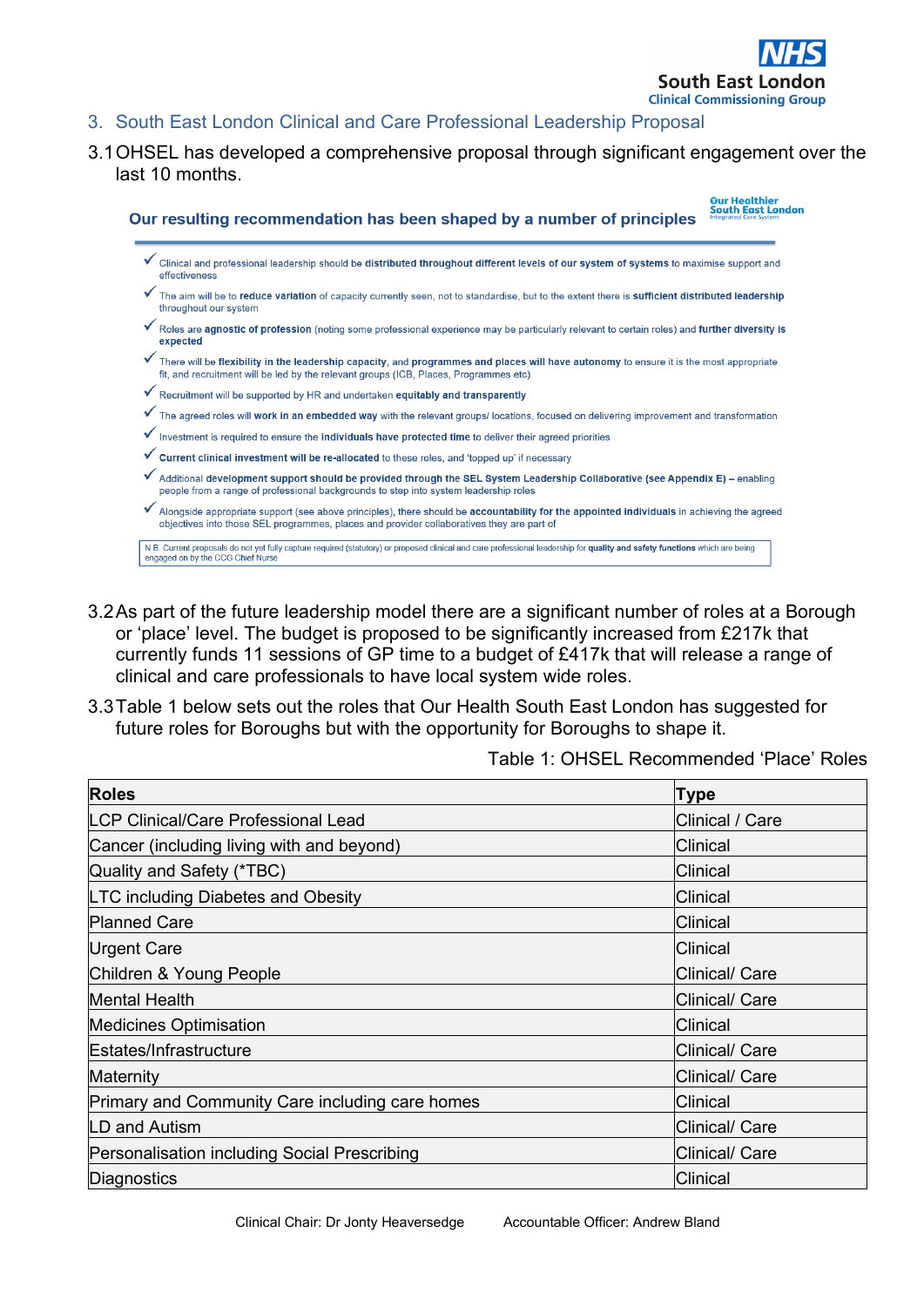

| <b>Patient and Public Engagement</b>           | Clinical/ Care        |
|------------------------------------------------|-----------------------|
| Workforce Strategy, Resilience, Development    | Clinical/ Care        |
| Population Health Management(PHM)/Inequalities | <b>Clinical /Care</b> |
| Other roles e.g. Frailty                       | Clinical / Care       |

3.4Since December 2021, the following engagement as set out in Table 2 has taken place to determine whether the suggested roles align with Bexley priorities and raise awareness amongst all partner organisations within the Bexley Local Care Partnership that there will be significant leadership both clinical and non-clinical opportunities available to drive forward local transformational change.

| <b>Date</b>                   | <b>Group/Organisation</b>                                                    | <b>Feedback</b>                                                                                                                                                                                                                                                                                                                                                                          |
|-------------------------------|------------------------------------------------------------------------------|------------------------------------------------------------------------------------------------------------------------------------------------------------------------------------------------------------------------------------------------------------------------------------------------------------------------------------------------------------------------------------------|
| 9 <sup>th</sup> December 2021 | <b>Governing Body Bexley</b><br><b>Lead GPs</b>                              | • Addition of Frailty role and aligning with<br>care homes<br>Addition of LTC Respiratory and<br>$\bullet$<br>cardiovascular<br>Addition of local digital role                                                                                                                                                                                                                           |
| 10th December 2021            | <b>Local Care Partnership</b><br>Forum                                       | Support for Frailty role<br>$\bullet$<br>End of life role proposed<br>$\bullet$<br>VSC sector has a lot to offer<br>$\bullet$<br>Keen to see the care sector represented in<br>these roles bringing change from current<br>model<br>Need to consider link with the core offer<br>Special Educational Needs and Disability<br>(SEND) to be mentioned in Children &<br>Young Peoples role  |
| 15th December 2021            | <b>Local Care Partnership</b><br>Communications &<br><b>Engagement Group</b> | Need a role focused on addressing health<br>inequalities                                                                                                                                                                                                                                                                                                                                 |
| 16th December 2021            | <b>Local Care Partnership</b><br>Team                                        | Will link through existing comms and<br>engagement channels to raise awareness<br>across the sector<br>• Strong alignment with the existing LCP<br>workstream structure                                                                                                                                                                                                                  |
| 4 <sup>th</sup> January 2022  | <b>Bexley Training Hub</b>                                                   | Roles need to be offered so are inclusive<br>and supportive of other clinicians applying<br>Nurse leadership needs to be developed<br>A model of supported release better than<br>backfill<br>There needs to be accountability for<br>delivering specified outcomes<br>Opportunity for supporting career pathways<br>and leadership development throughout the<br>primary care workforce |
| 10 <sup>th</sup> January 2022 | <b>Bexley Care Senior</b><br>Leadership Team                                 | Need to get the balance of clinicians right -<br>many cover breadth of areas                                                                                                                                                                                                                                                                                                             |

Table 2: Bexley Local System Engagement & Feedback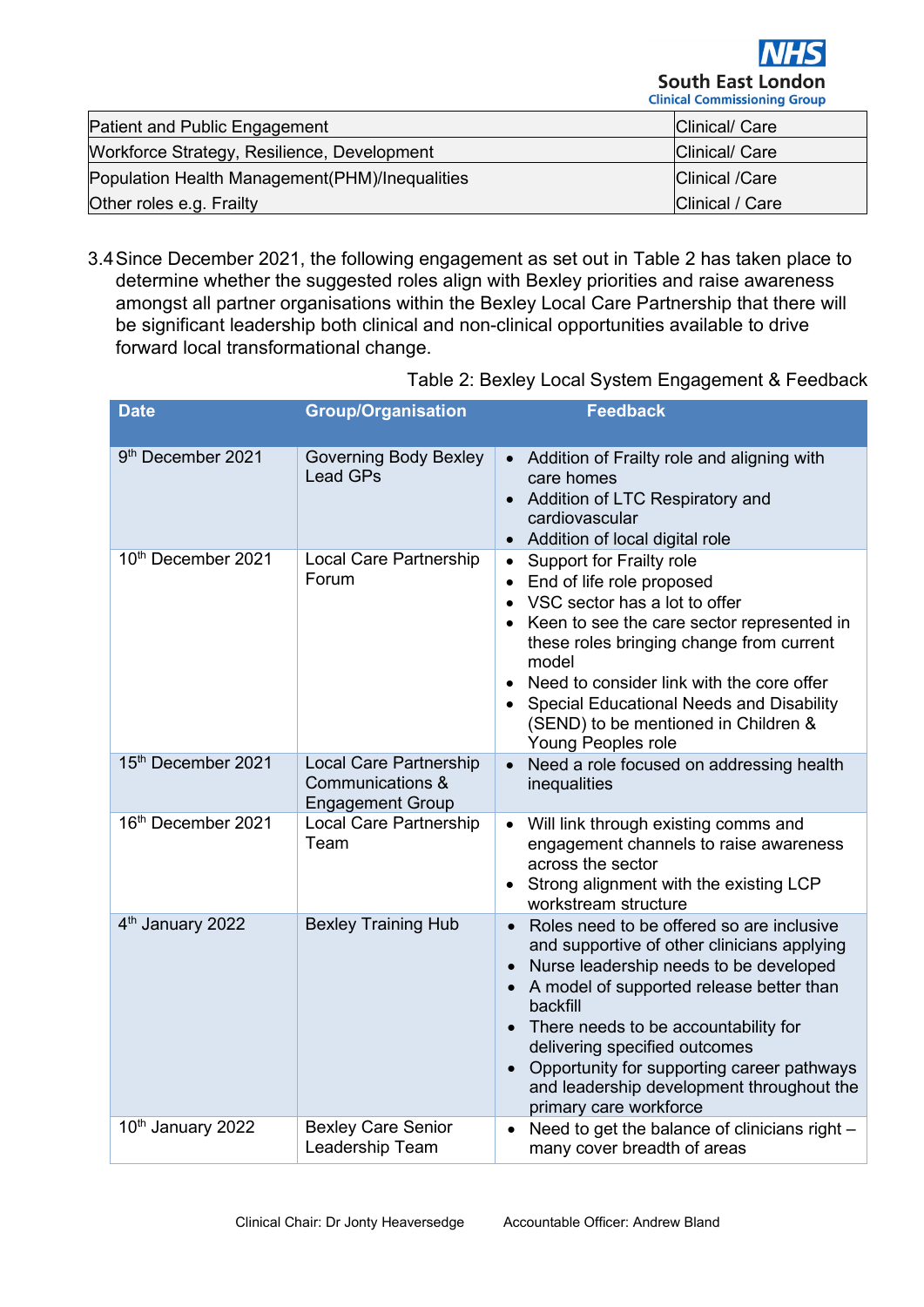

|                               |                                                                          | Still quite focused at so need to think about<br>$\bullet$<br>how to bring social care in $-$ could care<br>providers be brought into this as well?<br>Could some roles just be care?<br>$\bullet$<br>Resident participation better name than<br>patient and public engagement                                             |
|-------------------------------|--------------------------------------------------------------------------|----------------------------------------------------------------------------------------------------------------------------------------------------------------------------------------------------------------------------------------------------------------------------------------------------------------------------|
| 12 <sup>th</sup> January 2022 | Maria Ahmed, London<br>Borough of Bexley,<br>Organisation<br>Development | Consideration of flexibility with contracts on<br>$\bullet$<br>how leads could be released                                                                                                                                                                                                                                 |
| 13 <sup>th</sup> January 2002 | <b>Sexual Health</b><br>Commissioner                                     | Specific ask from OHSEL in relation to<br>$\bullet$<br>inclusion of HIV champion<br>Given prevalence of HIV in Bexley<br>$\bullet$<br>preference was to have a broader sexual<br>and reproductive health role                                                                                                              |
| 26th January 2022             | Bexley & Greenwich,<br><b>System Development</b><br>Team                 | Supportive of approach<br>Critical to get a system mindset from<br>leaders that are also very focused on the<br>doing and delivery<br>Infrastructure and development offer<br>$\bullet$<br>important to make the most of this capacity<br>to make change happen<br>May need some flex for specific, short-term<br>projects |

- 3.5As there are also a range of Clinical Networks being proposed and transformational change programmes being led at a South East London level therefore it is important that the borough/place roles do not duplicate but also link as necessary across the six boroughs.
- 3.6Following local engagement and input, the roles identified for Bexley place are largely consistent with the OHSEL suggestions, but also include these areas that are significant workstreams given the health needs and priorities for Bexley:
	- *Frailty and care homes*
	- *Long Term Conditions (LTC) – respiratory, cardiovascular and neurorehabilitation*
	- *End of Life*
	- *Sexual & Reproductive Health*
- 3.7The fundamental and underlying principle is the inclusion and recognition of care professionals in this model. A clinician is defined as a doctor, nurse, pharmacist, psychologist, or allied health professional.
- 3.8A care professional can be anyone with interest in the area from the local system.
- 3.9The proposed and preferred Bexley Model identifies where roles should enable non-clinical professionals' as set out in Table 3.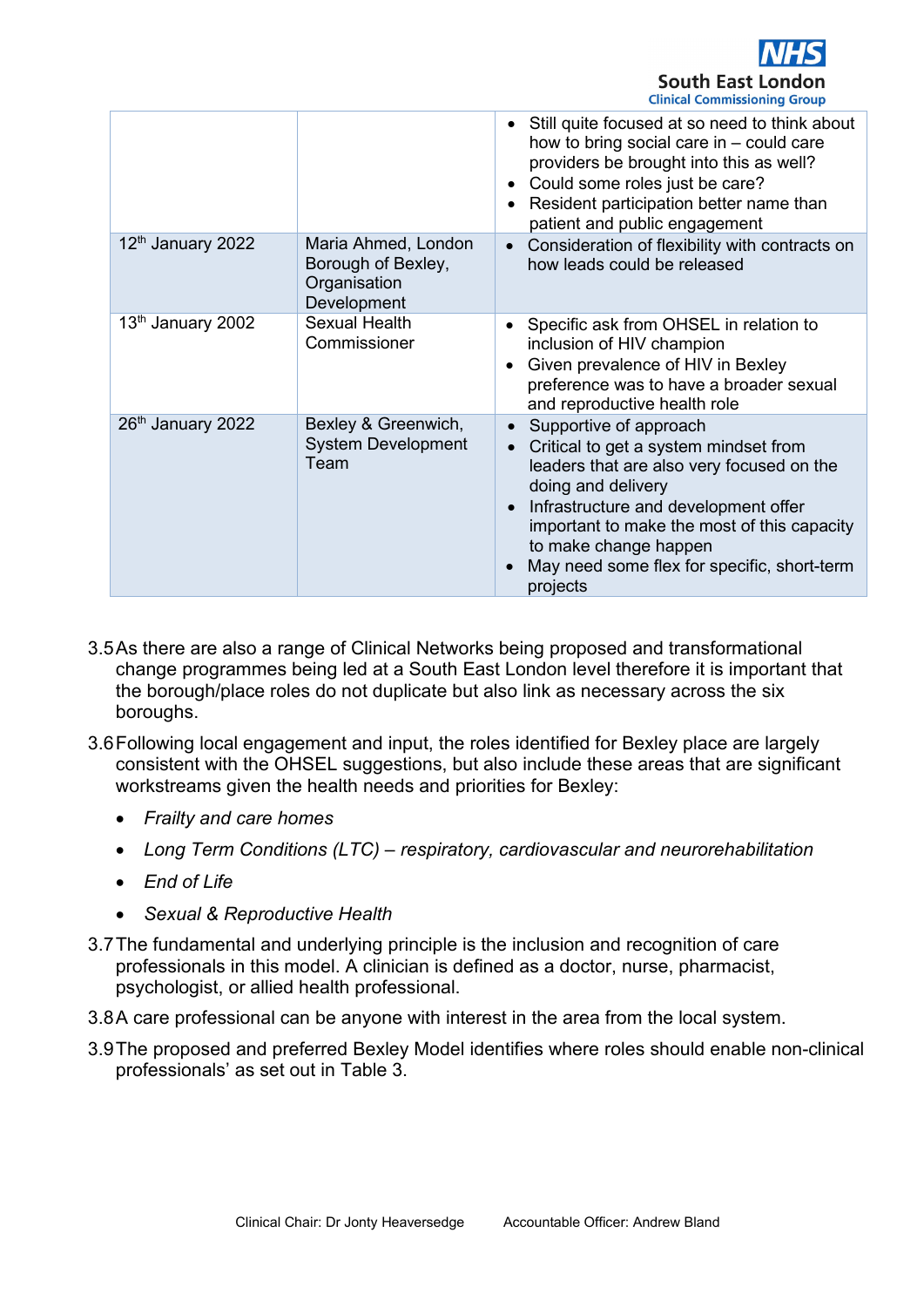

Table 3: Bexley Clinical & Care Professional Proposed Roles

| <b>Roles</b>                                         | <b>Type</b>           |
|------------------------------------------------------|-----------------------|
| <b>LCP Clinical/Care Professional Lead</b>           | Clinical / Care       |
| Cancer (including living with and beyond)            | <b>Clinical</b>       |
| <b>Quality and Safety</b>                            | Clinical              |
| <b>LTCs including Diabetes and Obesity</b>           | <b>Clinical</b>       |
| <b>Planned Care</b>                                  | <b>Clinical</b>       |
| <b>Urgent Care</b>                                   | <b>Clinical</b>       |
| Children & Young People                              | Clinical/ Care        |
| <b>Mental Health</b>                                 | Clinical/ Care        |
| <b>Medicines Optimisation</b>                        | <b>Clinical</b>       |
| <b>Estates/ IT Infrastructure</b>                    | <b>Clinical/ Care</b> |
| Maternity                                            | <b>Clinical/ Care</b> |
| <b>Primary and Community Care</b>                    | Clinical              |
| LD and Autism                                        | Clinical/ Care        |
| Personalisation including Social Prescribing         | <b>Clinical/ Care</b> |
| <b>Diagnostics</b>                                   | <b>Clinical</b>       |
| <b>Resident Participation and engagement</b>         | Clinical/ Care        |
| Workforce Strategy, Resilience, Development          | <b>Clinical/ Care</b> |
| Population Health Management/Inequalities            | <b>Clinical /Care</b> |
| <b>Frailty including Care Homes</b>                  | Clinical / Care       |
| End of Life                                          | Clinical / Care       |
| <b>LTCs including Respiratory and Cardiovascular</b> | <b>Clinical</b>       |
| <b>Sexual and Reproductive Health</b>                | <b>Clinical</b>       |

## 4. Indicative Timelines

- 4.1Table 4 sets out an indicative timetable and governance to support the mobilisation of the model working with the Task & Finish Group. The timeline is heavily dependent on significant centrally sourced Human Resources and recruitment support. This is an ambitious timeline, and it will be critical to get the engagement and promotion of the roles across all partner organisations and our local system to ensure that there is interest understanding and that it translates to applications.
- 4.2In addition, it may well be that roles are consider in tranches and phases and these will be some of the logistics that will be developed by the Task & Finish Group.

Table 4: Key Milestones & Indicative Timelines

| <b>Key Milestones</b>                   | <b>Timeline</b>                   |
|-----------------------------------------|-----------------------------------|
| <b>Task &amp; Finish Group Launched</b> | W/C 31 <sup>st</sup> January 2022 |